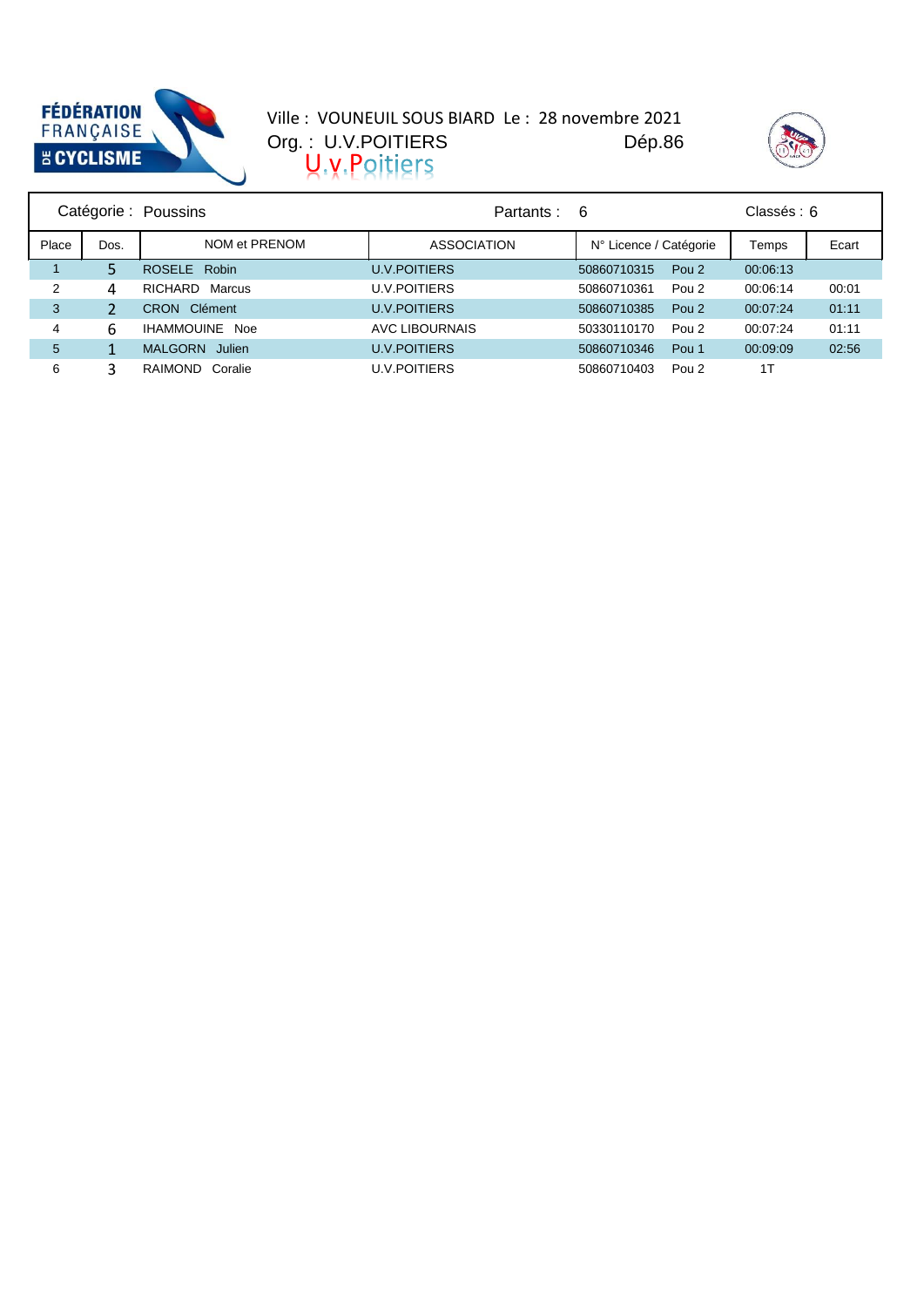

#### Dép.86 Org. : U.V.POITIERS Ville : VOUNEUIL SOUS BIARD Le : 28 novembre 2021  $U, V, P$



| Catégorie : Pupilles |                   |                             | Partants :           | -7                     |                  | Classés: 7 |       |
|----------------------|-------------------|-----------------------------|----------------------|------------------------|------------------|------------|-------|
| Place                | Dos.              | NOM et PRENOM               | <b>ASSOCIATION</b>   | N° Licence / Catégorie |                  | Temps      | Ecart |
|                      | $12 \overline{ }$ | RUSSEIL Merlin              | <b>U.V.POITIERS</b>  | 50860710382            | Pup <sub>2</sub> | 00:09:02   |       |
| 2                    | 10                | FOUQUERAY Paul              | <b>U.V.POITIERS</b>  | 50860710374            | Pup 1            | 00:09:31   | 00:29 |
| 3                    | 13                | <b>GUERITAULT Emy</b>       | <b>V.NAINTRE</b>     | 50860680380            | Pup 1            | 00:09:54   | 00:52 |
| 4                    | 14                | MORISSET<br>Renan           | <b>V.NAINTRE</b>     | 50860680385            | Pup <sub>2</sub> | 00:10:27   | 01:25 |
| 5                    | 15                | <b>CHENUT</b><br>Mael       | <b>U.C.C.VIVONNE</b> | 50861050364            | Pup <sub>2</sub> | 00:10:42   | 01:40 |
| 6                    | 11                | BILLY Timothé               | <b>U.V.POITIERS</b>  | 50860710384            | Pup 1            | 00:10:43   | 01:41 |
|                      | 16                | <b>ROBY</b><br><b>Alois</b> | <b>C.POITEVIN</b>    | 50860700611            | Pup <sub>2</sub> | 00:12:12   | 03:10 |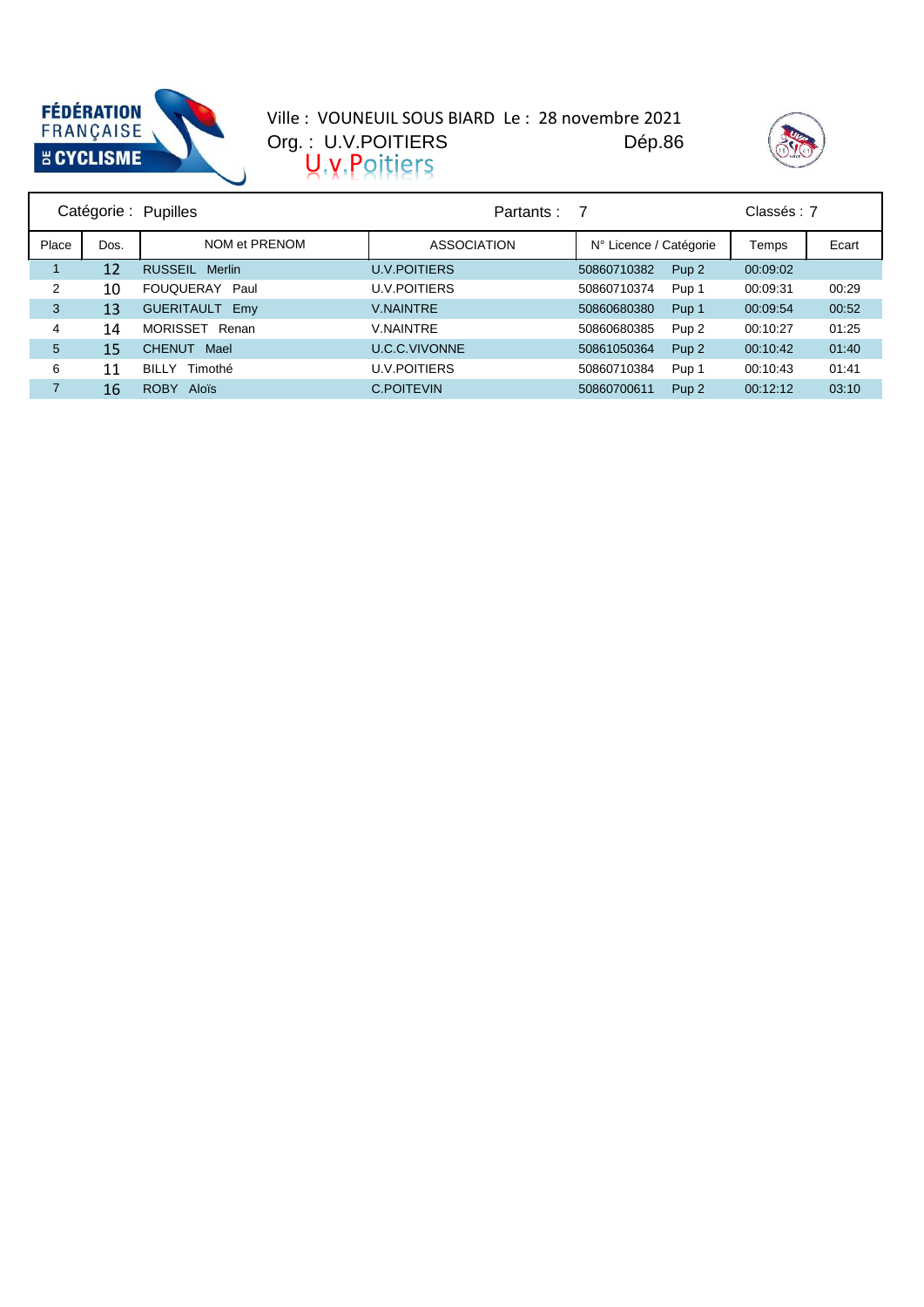

#### Dép.86 Org. : U.V.POITIERS Ville : VOUNEUIL SOUS BIARD Le : 28 novembre 2021  $U, V, P$



| Catégorie : Benjamins |      |                               | Partants :          | -6                     |        | Classés: 5     |       |
|-----------------------|------|-------------------------------|---------------------|------------------------|--------|----------------|-------|
| Place                 | Dos. | NOM et PRENOM                 | <b>ASSOCIATION</b>  | N° Licence / Catégorie |        | Temps          | Ecart |
|                       | 33   | <b>RICHARD</b><br>Zaccharie   | <b>U.V.POITIERS</b> | 50860710334            | Benj 2 | 00:15:20       |       |
| 2                     | 32   | <b>FERRON</b><br>Tom          | <b>U.V.POITIERS</b> | 50860710103            | Benj 2 | 00:16:51       | 01:31 |
| 3                     | 35   | <b>HENNEQUIN</b><br>Guillaume | C.POITEVIN          | 50860700554            | Benj 2 | 00:18:05       | 02:45 |
| 4                     | 37   | Clément<br>SACHOT             | <b>U.V.POITIERS</b> | 50860710364            | Benj 2 | 1T             |       |
| 5                     | 31   | <b>RAIMOND</b><br>Rose        | <b>U.V.POITIERS</b> | 50860710339            | Beni 1 | 1 <sub>T</sub> |       |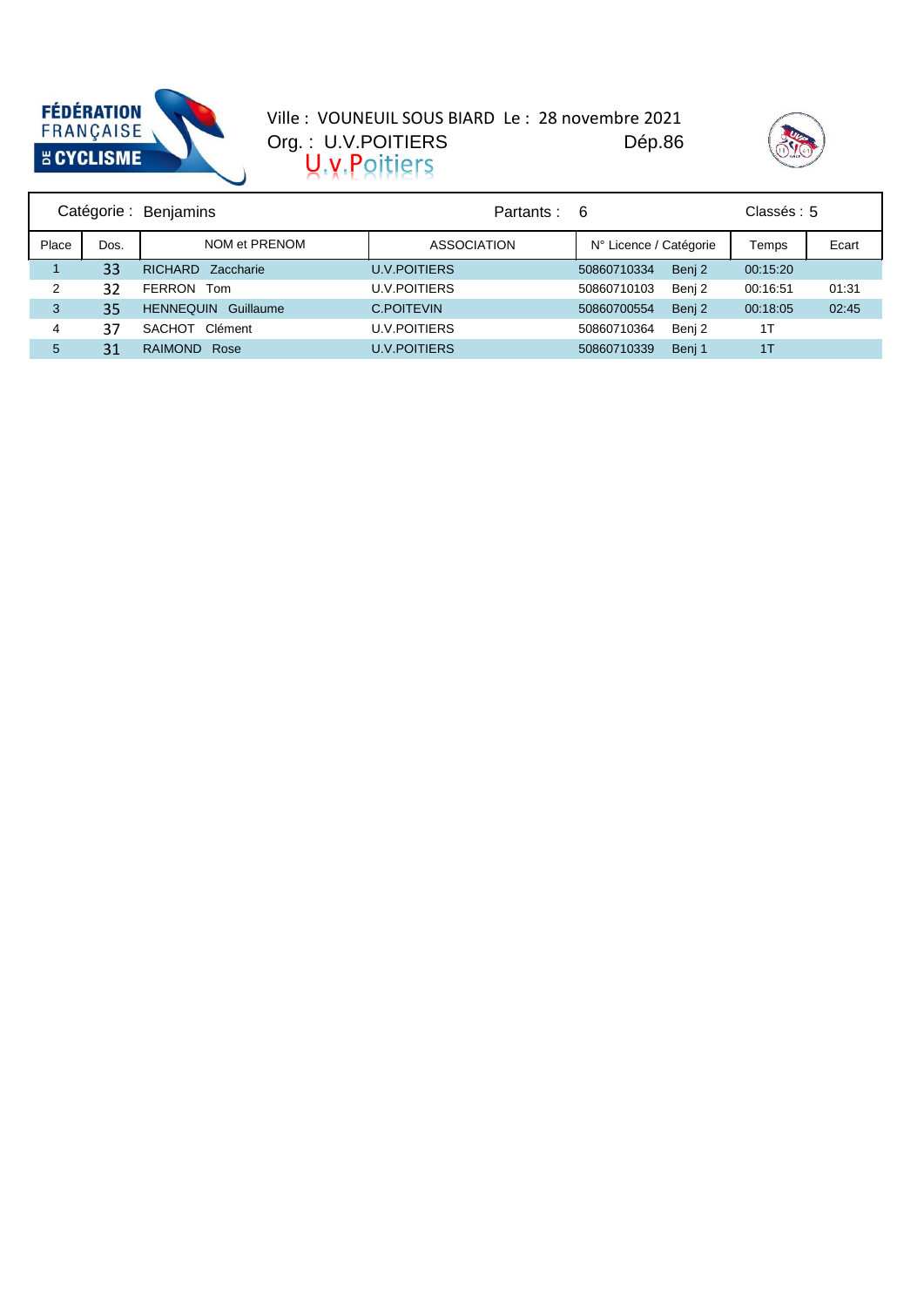



|                |      | Catégorie : Minimes              | Partants:                               | 18                     |                  | Classés: 17 |       |
|----------------|------|----------------------------------|-----------------------------------------|------------------------|------------------|-------------|-------|
| Place          | Dos. | NOM et PRENOM                    | <b>ASSOCIATION</b>                      | N° Licence / Catégorie |                  | Temps       | Ecart |
| 1              | 51   | <b>CHEVALIER BAILLOU Pierre</b>  | <b>U.V.POITIERS</b>                     | 50860710273            | Min 2            | 00:21:34    |       |
| 2              | 60   | CHAVANEL Clement                 | AVENIR CYCLISTE CHATELLERAU 50861540104 |                        | Min 2            | 00:22:25    | 00:51 |
| 3              | 50   | <b>COTIER Bastien</b>            | <b>U.V.POITIERS</b>                     | 50860710034            | Min <sub>2</sub> | 00:22:50    | 01:16 |
| 4              | 67   | GASCHET<br>Jules                 | <b>C.POITEVIN</b>                       | 50860700124            | Min 2            | 00:23:29    | 01:55 |
| 5              | 61   | <b>CHAVANEL</b><br>Maxence       | AVENIR CYCLISTE CHATELLERAU 50861540082 |                        | Min <sub>2</sub> | 00:23:36    | 02:02 |
| 6              | 62   | LIMOUZIN Leo                     | <b>V.NAINTRE</b>                        | 50860680346            | Min 2            | 00:24:13    | 02:39 |
| $\overline{7}$ | 55   | LIENART ANAEL                    | <b>U.V.POITIERS</b>                     | 50860710298            | Min <sub>2</sub> | 00:24:47    | 03:13 |
| 8              | 53   | SAUZEAU Yann                     | <b>U.V.POITIERS</b>                     | 50860710162            | Min 1            | 00:25:42    | 04:08 |
| 9              | 70   | <b>GRISOT FOURDRIGNIER Gabin</b> | <b>V.NAINTRE</b>                        | 50860680355            | Min 1            | 00:25:42    | 04:08 |
| 10             | 56   | MALGORN Ewen                     | <b>U.V.POITIERS</b>                     | 50860710186            | Min 1            | 00:26:12    | 04:38 |
| 11             | 57   | ROCHARD DESSENOIX Axel           | <b>U.V.POITIERS</b>                     | 50860710307            | Min <sub>2</sub> | 00:26:42    | 05:08 |
| 12             | 65   | FLECK Maxime                     | AVENIR CYCLISTE MACQUEVILLO 50172170073 |                        | Min 2            | 1T          |       |
| 13             | 54   | CLOCHARD Timeo                   | <b>U.V.POITIERS</b>                     | 50860710285            | Min 1            | 1T          |       |
| 14             | 69   | GRIMAL<br>Robin                  | <b>C.POITEVIN</b>                       | 50860700061            | Min 1            | 1T          |       |
| 15             | 68   | <b>TOUCHARD</b><br>Eloane        | <b>V.NAINTRE</b>                        | 50860680351            | Min <sub>2</sub> | 1T          |       |
| 16             | 52   | RICHARD<br>Arthur                | <b>U.V.POITIERS</b>                     | 50860710405            | Min 1            | 2T          |       |
| 17             | 59   | <b>RAIMOND</b><br>Juline         | <b>U.V.POITIERS</b>                     | 50860710404            | Min 1            | 2T          |       |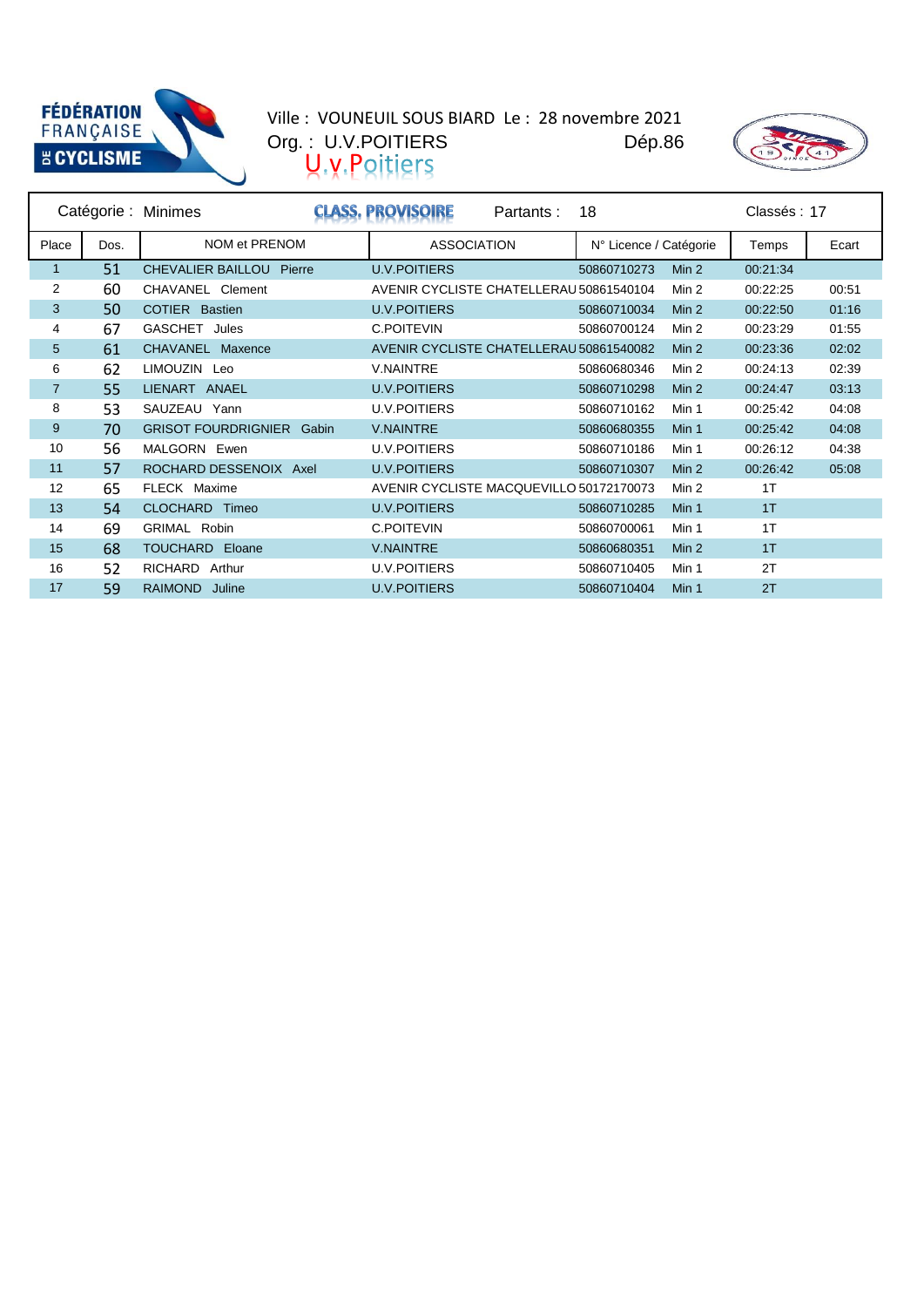



| Catégorie : Cadets |      |                           | Partants:                               | 10                     |       | Classés: 8 |       |
|--------------------|------|---------------------------|-----------------------------------------|------------------------|-------|------------|-------|
| Place              | Dos. | NOM et PRENOM             | <b>ASSOCIATION</b>                      | N° Licence / Catégorie |       | Temps      | Ecart |
|                    | 82   | <b>AUGRY</b><br>Alexandre | UNION VELOCIPEDIQUE DE LIMO(50870060080 |                        | Cad 2 | 00:28:05   |       |
| 2                  | 90   | <b>DUPUY</b><br>Joan      | <b>P.ST FLORENT NIORT</b>               | 50790590243            | Cad 2 | 00:28:19   | 00:14 |
| 3                  | 80   | <b>DEBORDE</b> Emilien    | <b>U.V.POITIERS</b>                     | 50860710386            | Cad 2 | 00:28:20   | 00:15 |
| 4                  | 85   | GUILBAUD<br>Nolan         | <b>V.NAINTRE</b>                        | 50860680140            | Cad 2 | 00:30:02   | 01:57 |
| 5                  | 86   | CHAUSSE Valentin          | <b>AC BAS-BERRY</b>                     | 44361020232            | Cad 2 | 00:32:14   | 04:09 |
| 6                  | 87   | CAMOIN Paul               | C.POITEVIN                              | 50860700119            | Cad 1 | 1T         |       |
| 7                  | 81   | <b>RANCHOU</b><br>Antoine | <b>U.V.POITIERS</b>                     | 50860710380            | Cad 1 | 1T         |       |
| 8                  | 89   | LEFEUVRE<br>Mathis        | C.POITEVIN                              | 50860700634            | Cad 2 | 1T         |       |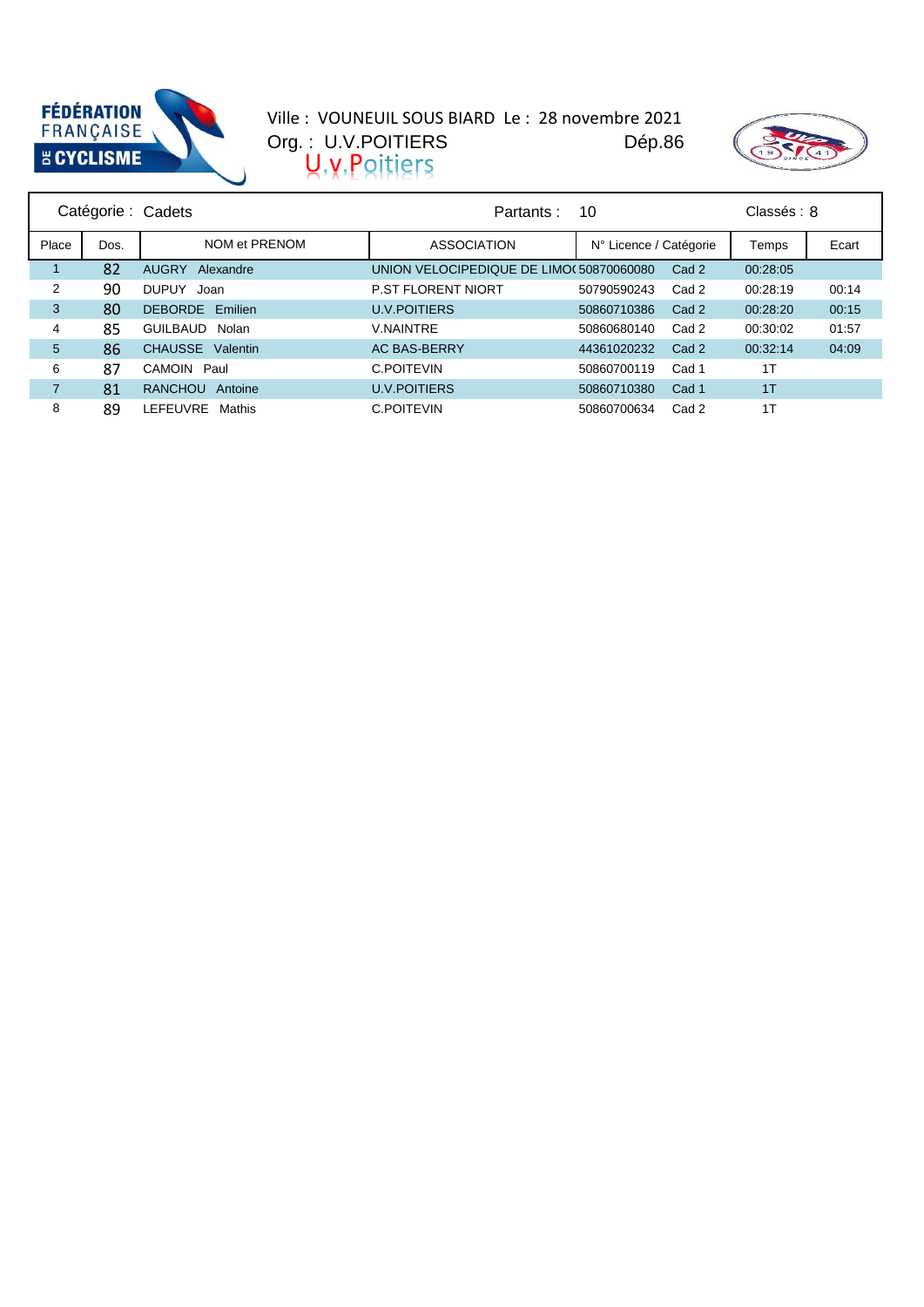



|                |      | Catégorie : Juniors           | Partants :                              |                        |        | Classés: 7 |       |
|----------------|------|-------------------------------|-----------------------------------------|------------------------|--------|------------|-------|
| Place          | Dos. | NOM et PRENOM                 | <b>ASSOCIATION</b>                      | N° Licence / Catégorie |        | Temps      | Ecart |
|                | 62   | SAMOYEAULT Paul               | C.POITEVIN                              | 50860700132            | Junior | 00:39:50   |       |
| $\overline{2}$ | 64   | CHAUSSEBOURG ROBIN            | C.POITEVIN                              | 50860700125            | Junior | 00:40:18   | 00:28 |
| 3              | 63   | Clement<br><b>NAUDON</b>      | C.POITEVIN                              | 50860700144            | Junior | 00:41:15   | 01:25 |
| 4              | 60   | <b>COTIER</b><br>Alexis       | <b>U.V.POITIERS</b>                     | 50860710036            | Junior | 00:42:38   | 02:48 |
| 5              | 65   | <b>BESSON</b><br>Maxence      | <b>GUIDON MANSLOIS</b>                  | 50160120116            | Junior | 00:44:16   | 04:26 |
| 6              | 61   | CACAULT Evaelle               | <b>CC MARMANDAIS</b>                    | 50472070722            | Junior | 00:44:25   | 04:35 |
| 7              | 20   | Claire Lise<br><b>VAUTRIN</b> | DONNONS DES ELLES AU VELO - 48913500104 |                        | Junior | 1T         |       |